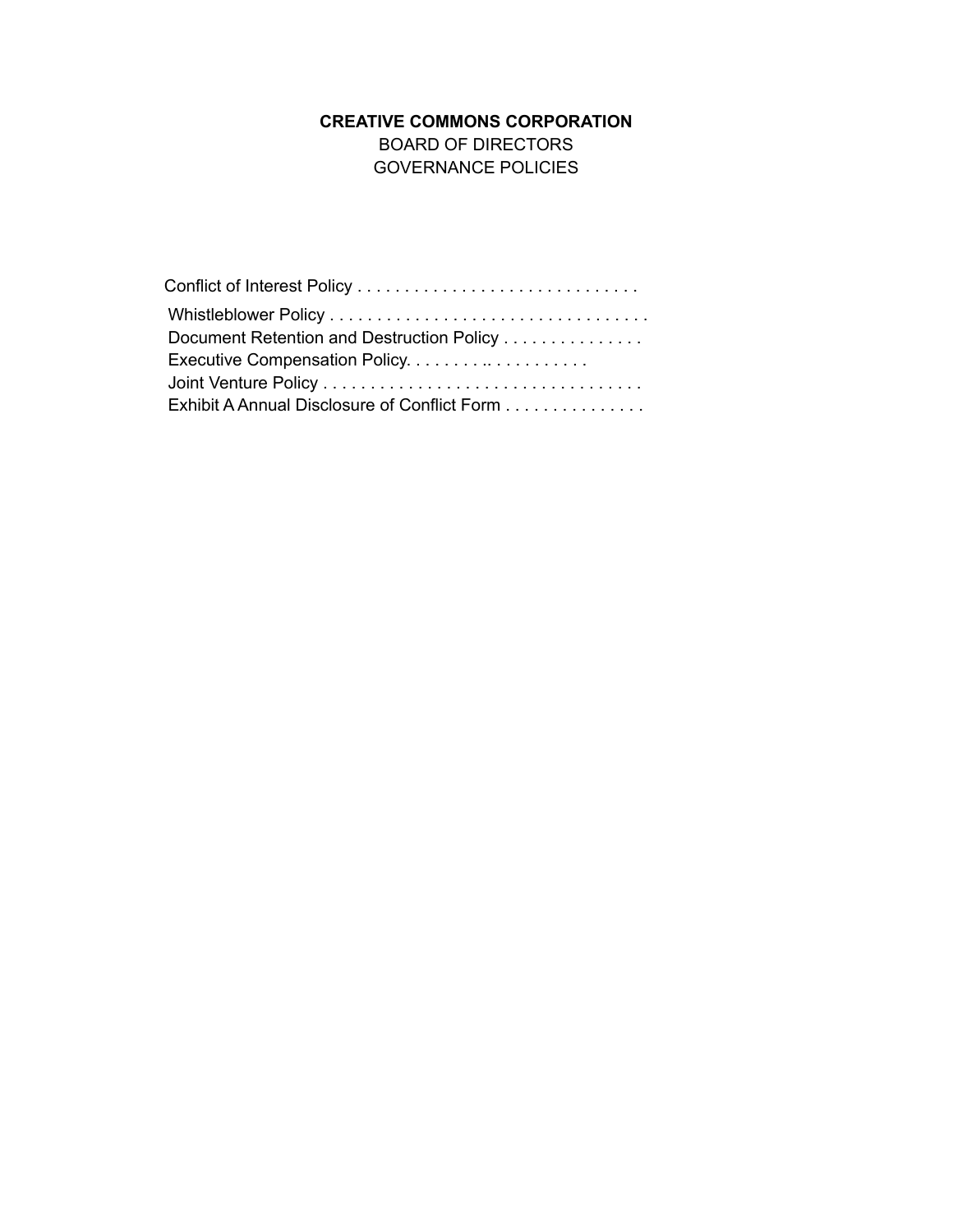# **CREATIVE COMMONS CORPORATION CONFLICT OF INTEREST POLICY**

### **Definitions**

"Interest" means any financial connection or connection as a director, officer, member, stockholder, shareholder, partner, manager, trustee, beneficiary, employee, or consultant of any concern on the part of a director, officer, or key employee of Creative Commons Corporation (the "Corporation") or such person's immediate family member.

"Concern" means any corporation, association, trust, partnership, limited liability group, firm, person, or entity other than the Corporation.

"Family Member" of a director, officer, or Key Employee of the Corporation means such person's spouse or domestic partner, ancestors, siblings (and the spouses of siblings), and lineal descendants (and the spouses of lineal descendants).

"Key Employee" means any person who is in a position to exercise substantial influence over the affairs of the Corporation.

"Related Entity" means any entity in which a director, officer, or Key Employee of the Corporation, and/or such person's Family Member, is a director, officer, trustee, or owner of more than a 5% interest.

# **Policy**

Whenever a director, officer, or Key Employee of the Corporation becomes aware that they, or their Family Member or Related Entity, has an Interest with respect to any matter coming before the board of directors, such director, officer, or Key Employee shall fully disclose such interest to the board as soon as possible and in any event before the Corporation moves forward with such matter, and the board of directors shall ensure that:

1. No interested officer, director, or Key Employee votes, participates in the discussion, or lobbies regarding such matter, or is counted in determining the existence of a quorum at the meeting of the board at which such matter is voted upon.

2. Any payment or other benefit provided to an interested officer, director, Key Employee, or his, her or their Family Member or Related Entity is reasonable and does not exceed fair market value.

3. The minutes of the meeting at which the disinterested directors vote on such matter reflect (a) that disclosure of the interest and of any potential or actual conflict of interest was made; (b) that the interested director(s) abstained from voting; (c) the rationale for approval; and (d) how each disinterested director voted. The minutes shall be prepared and finalized within 30 days of such meeting.

Provided that the conditions listed above are satisfied, a matter or transaction with respect to which a director, officer, Key Employee, or his, her or their Family Member or Related Entity has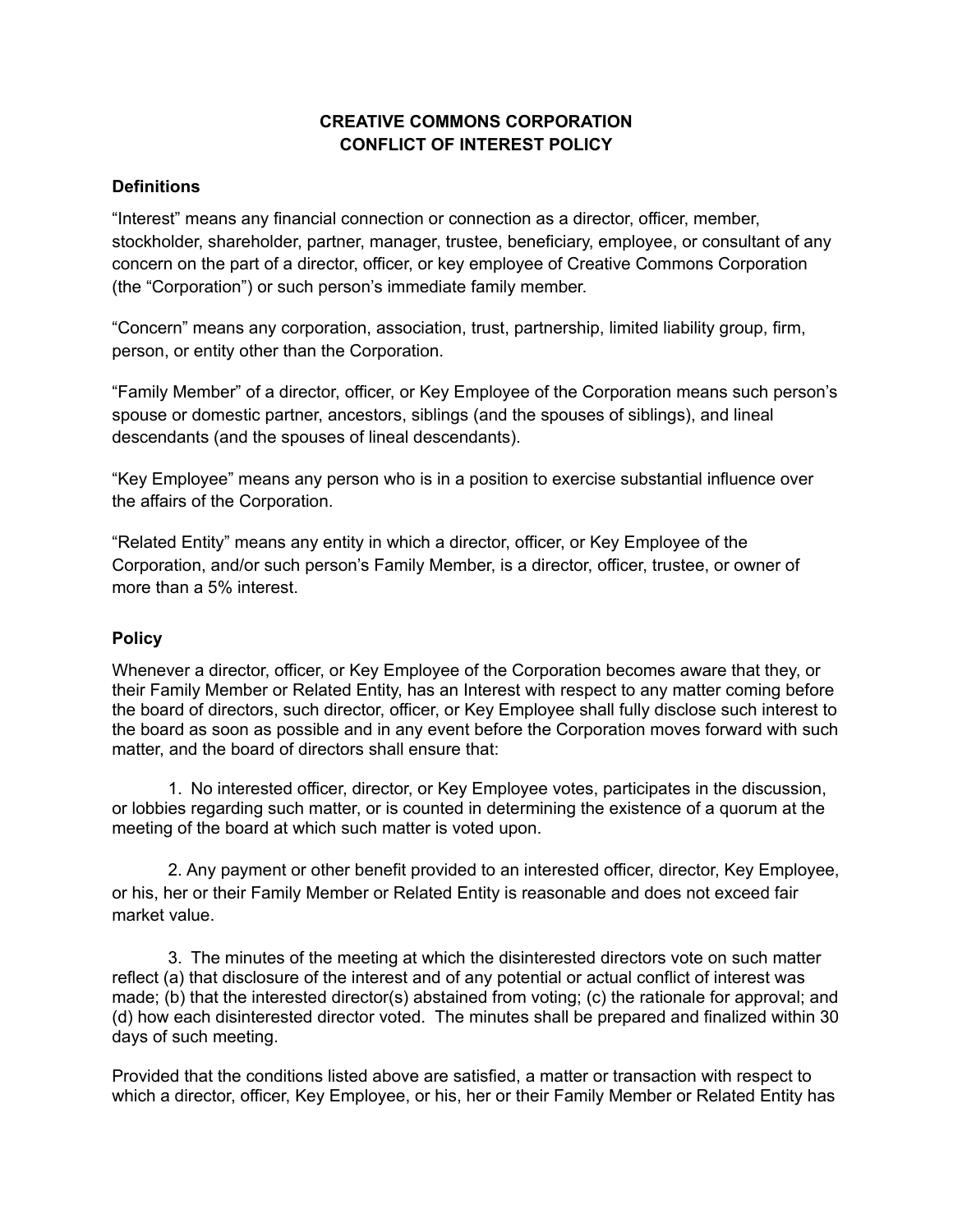a potential or actual conflict of interest may be approved by the disinterested directors as being in the best interests of the Corporation.

Directors, officers, and Key Employees are required to disclose interests that could give rise to conflicts at least annually. The "Annual Disclosure" form appended to the end of these Governance Policies as Exhibit "A" shall be completed and submitted by each officer and director by the first meeting of the calendar year of the board of directors and maintained in the permanent corporate records.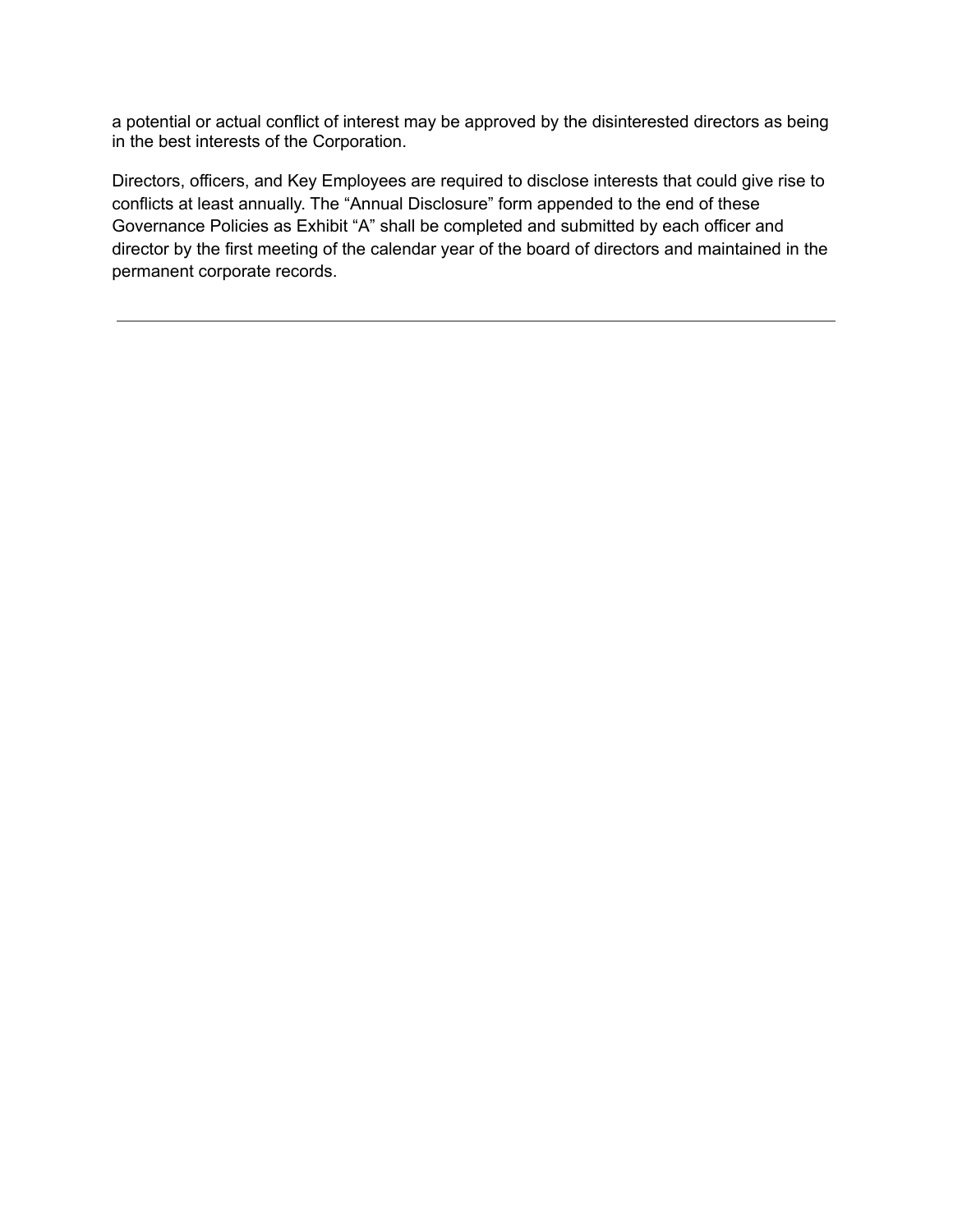### **CREATIVE COMMONS CORPORATION WHISTLEBLOWER POLICY**

# I. Expectation

Creative Commons Corporation (the "Corporation") expects directors, officers, employees and volunteers to observe high ethical standards in carrying out their responsibilities and to comply with all applicable laws and regulations.

### II. Open Door Policy

If any director, officer, employee, or volunteer has complaints, concerns, or questions as to the ethics or legality of a particular action taken by a director, officer, employee, or volunteer, such person is encouraged to raise such complaints, concerns or questions with their manager or any director or officer, including the CEO, General Counsel, Secretary, Board Chair, Vice Chair, or any other director on the Board of Directors. In the event a director, officer, employee, or volunteer believes that there may have been a legal transgression and that it is not reasonable to raise the issue with an officer, director, or employee, such person should contact an outside attorney or authority. Anyone filing a complaint concerning a violation or suspected violation of a law, regulation or ethical requirement must be acting in good faith and have reasonable grounds for believing the information disclosed indicates a violation. Individuals making baseless or malicious accusations will be disciplined up to and including removal or termination.

#### III. Requirement of Investigation

Within a reasonable time of receiving a complaint, concern or question regarding compliance with a law, regulation or ethics requirement, the CEO, General Counsel, Secretary, and/or any other director or officer must report the matter to the Governance & Nominations Committee of the Board of Directors, which will open an investigation into the matter and pursue it to resolution. Should the Governance & Nominations Committee find that a law, regulation or ethics requirement has been violated, appropriate action should be taken.

### IV. Confidentiality

To the degree possible, the names of the individuals reporting under this Whistleblower Policy shall be kept confidential.

### V. Protection from Retaliatory Action

Neither the Corporation nor its managers may take any negative employment or other retaliatory action against any director, officer, employee, or volunteer who in good faith reports a violation of a law or regulatory requirement. An employee who retaliates against someone who has reported a violation in good faith is subject to discipline including, but not limited to, termination of employment.

# VI. General Policy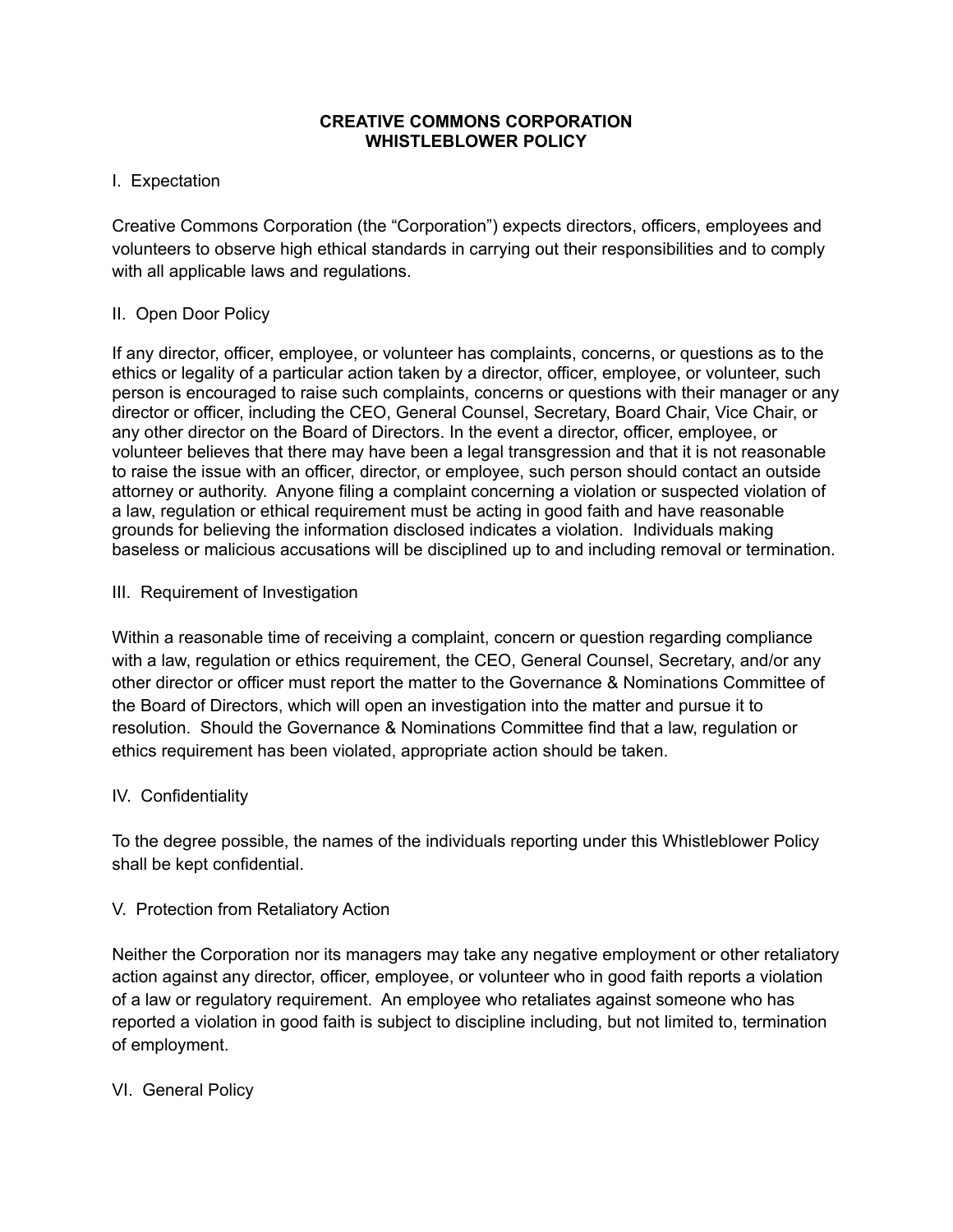This general policy is not a contract, and it may be rescinded or amended at any time by the Corporation. It is not intended to and does not create any legally enforceable rights whatsoever for any employee.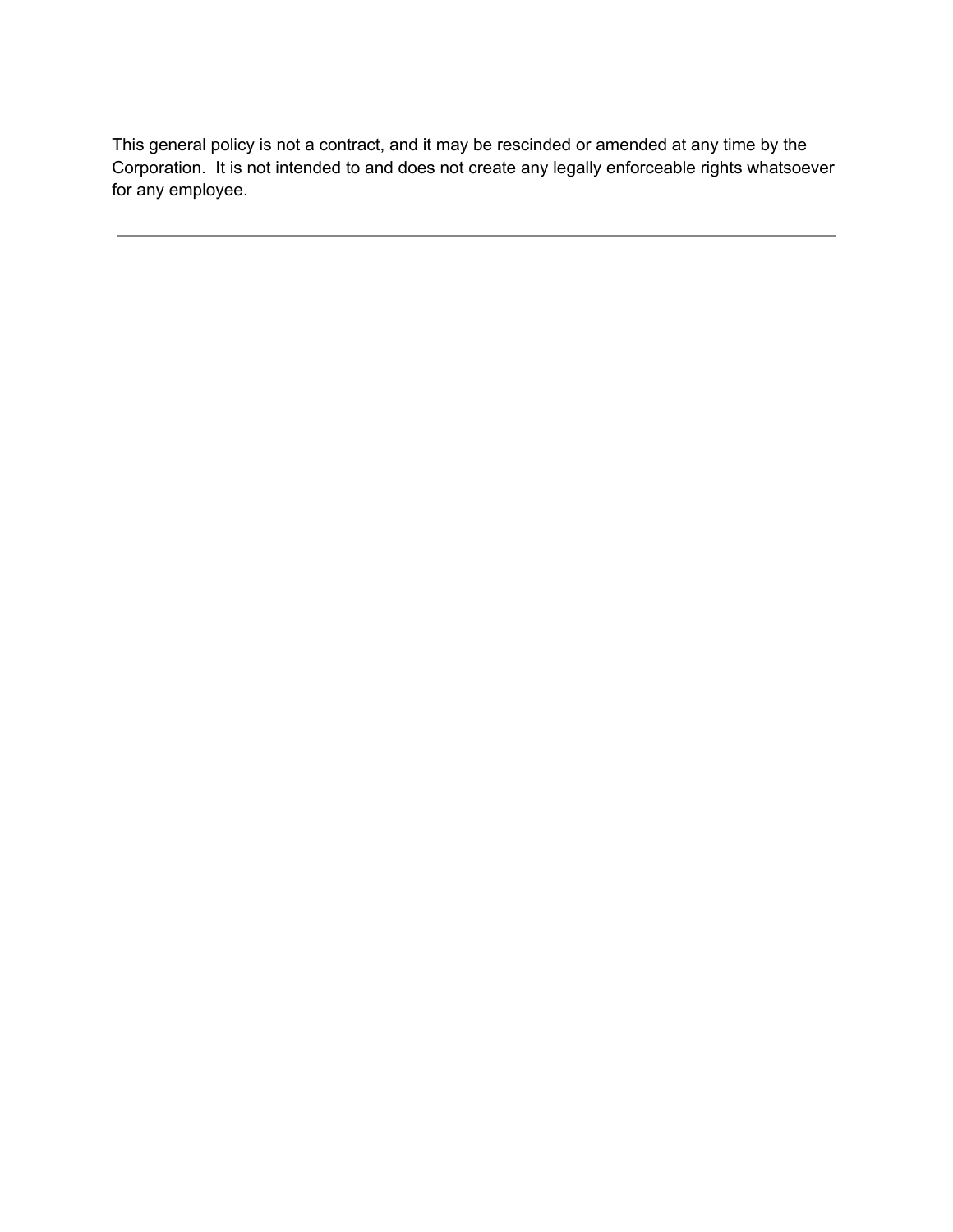#### **CREATIVE COMMONS CORPORATION DOCUMENT RETENTION AND DESTRUCTION POLICY**

## I. Retention Policy

Creative Commons Corporation (the "Corporation") takes seriously its obligations to preserve information relating to litigation, audits, and investigations. The information listed in the retention schedule below is intended as a guideline and may not contain all the records the Corporation may be required to keep in the future.

From time to time, the Corporation may suspend the destruction of records due to pending, threatened, or otherwise reasonably foreseeable litigation, audits, government investigations, or similar proceedings.

| <b>File Category</b>                        | <b>Item</b>                                                     | <b>Retention Period</b> |
|---------------------------------------------|-----------------------------------------------------------------|-------------------------|
| Corporate<br><b>Records</b>                 | <b>Regulations and Articles of</b><br>Corporation               | Permanent               |
|                                             | Corporate resolutions                                           | Permanent               |
|                                             | Board and committee meeting<br>agendas and minutes              | Permanent               |
|                                             | Conflict-of-interest disclosures                                | 4 years                 |
| <b>Finance and</b><br><b>Administration</b> | Financial statements (audited)                                  | Permanent               |
|                                             | <b>Auditor management letters</b>                               | Permanent               |
|                                             | Payroll records                                                 | 7 years                 |
|                                             | Check register and checks                                       | 7 years                 |
|                                             | <b>Bank deposits and statements</b>                             | 7 years                 |
|                                             | Chart of accounts                                               | 7 years                 |
|                                             | General ledgers and journals<br>(includes bank reconciliations) | 7 years                 |
|                                             | Investment performance reports                                  | 7 years                 |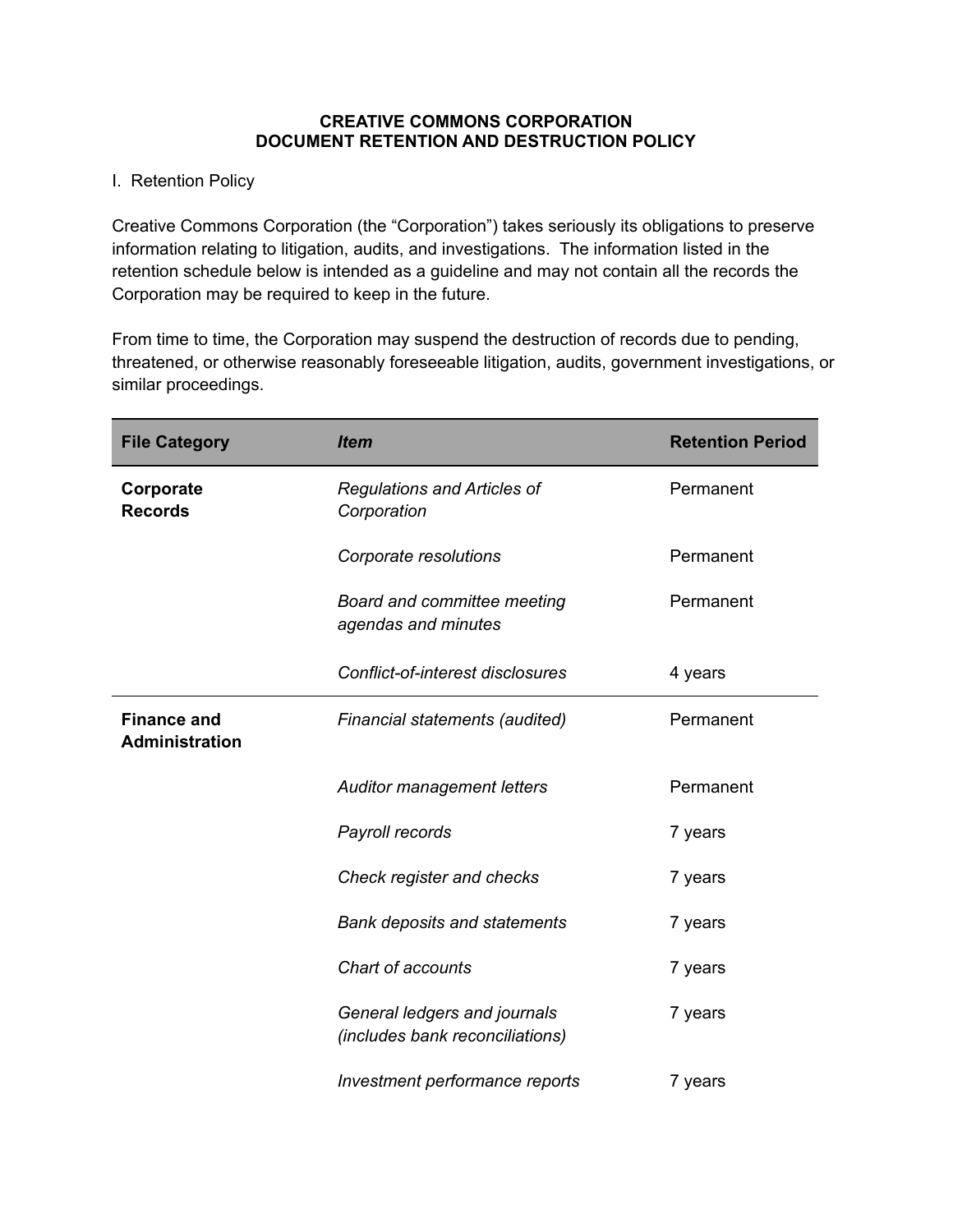|                                    | Equipment files and<br>maintenance records                                                              | 7 years after<br>disposition         |  |
|------------------------------------|---------------------------------------------------------------------------------------------------------|--------------------------------------|--|
|                                    | Contracts and agreements                                                                                | 7 years after all<br>obligations end |  |
|                                    | Correspondence - general                                                                                | 3 years                              |  |
| <b>Insurance</b><br><b>Records</b> | Policies - occurrence type                                                                              | Permanent                            |  |
|                                    | Policies - claims-made type                                                                             | Permanent                            |  |
|                                    | <b>Accident reports</b>                                                                                 | 7 years                              |  |
|                                    | Safety (OSHA) reports                                                                                   | 7 years                              |  |
|                                    | Claims (after settlement)                                                                               | 7 years                              |  |
|                                    | Group disability records                                                                                | 7 years after end<br>of benefits     |  |
| <b>Real Estate</b>                 | Deeds                                                                                                   | Permanent                            |  |
|                                    | Leases (expired)                                                                                        | 7 years after all<br>obligations end |  |
|                                    | Mortgages, security<br>agreements                                                                       | 7 years after all<br>obligations end |  |
| Tax                                | IRS exemption determination<br>and related correspondence                                               | Permanent                            |  |
|                                    | <b>IRS Form 990s</b>                                                                                    | 7 years                              |  |
|                                    | <b>Charitable Corporations</b><br><b>Registration Statements (filed</b><br>with State Attorney General) | 7 years                              |  |
| documents                          | Other fundraising related                                                                               | 7 years                              |  |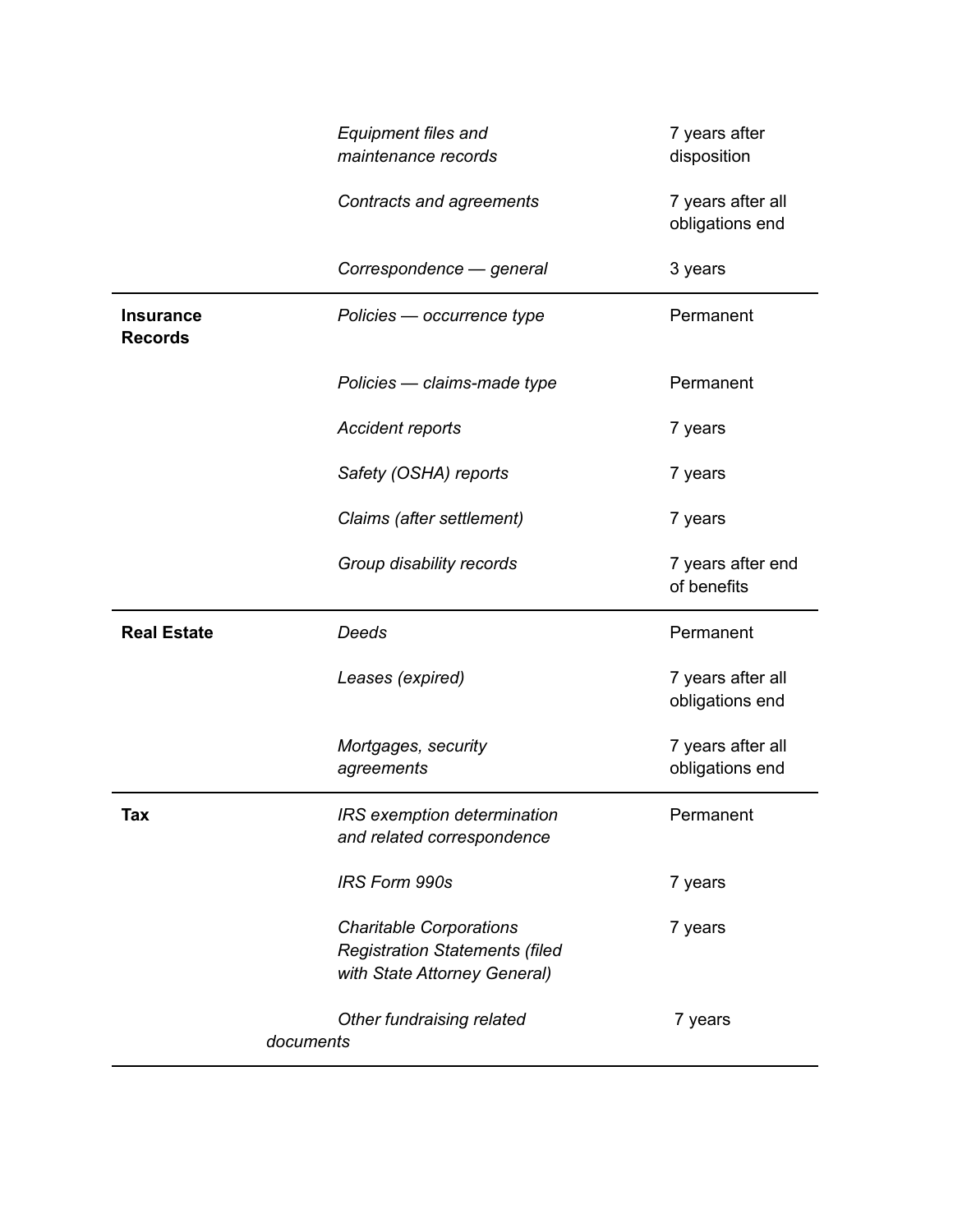| <b>Human</b><br><b>Resources</b> | Employee personnel files                                        | 7 years after<br>employee departs                               |  |
|----------------------------------|-----------------------------------------------------------------|-----------------------------------------------------------------|--|
|                                  | Retirement plan benefits (plan<br>descriptions, plan documents) | Permanent                                                       |  |
|                                  | Employee handbooks                                              | Permanent                                                       |  |
|                                  | Workers comp claims (after<br>settlement)                       | 7 years                                                         |  |
|                                  | Employee orientation and<br>training materials                  | 7 years after use<br>ends                                       |  |
|                                  | <b>Employment applications</b>                                  | 3 years                                                         |  |
|                                  | IRS Form I-9 (store separate<br>from personnel file)            | Greater of 1 year<br>after end of<br>service, or three<br>years |  |
|                                  | Withholding tax statements                                      | 7 years                                                         |  |
|                                  | <b>Timecards</b>                                                | 3 years                                                         |  |
| <b>Technology</b>                | Software licenses and support<br>agreements                     | 7 years after all<br>obligations end                            |  |

# II. Electronic Documents and Records

Electronic documents will be retained as if they were paper documents. Therefore, any electronic files that fall into one of the document types on the above schedule will be maintained for the appropriate amount of time. If a user has sufficient reason to keep an e-mail message, the message should be printed in hard copy and kept in the appropriate file or moved to an "archive" computer file folder. Backup and recovery methods should be tested on a regular basis.

# III. Emergency Planning

The Corporation's records should be stored in a safe, secure, and accessible manner. Documents and financial files that are essential to keeping the Corporation operating in an emergency should, if possible, be duplicated or backed up at least weekly and maintained off-site.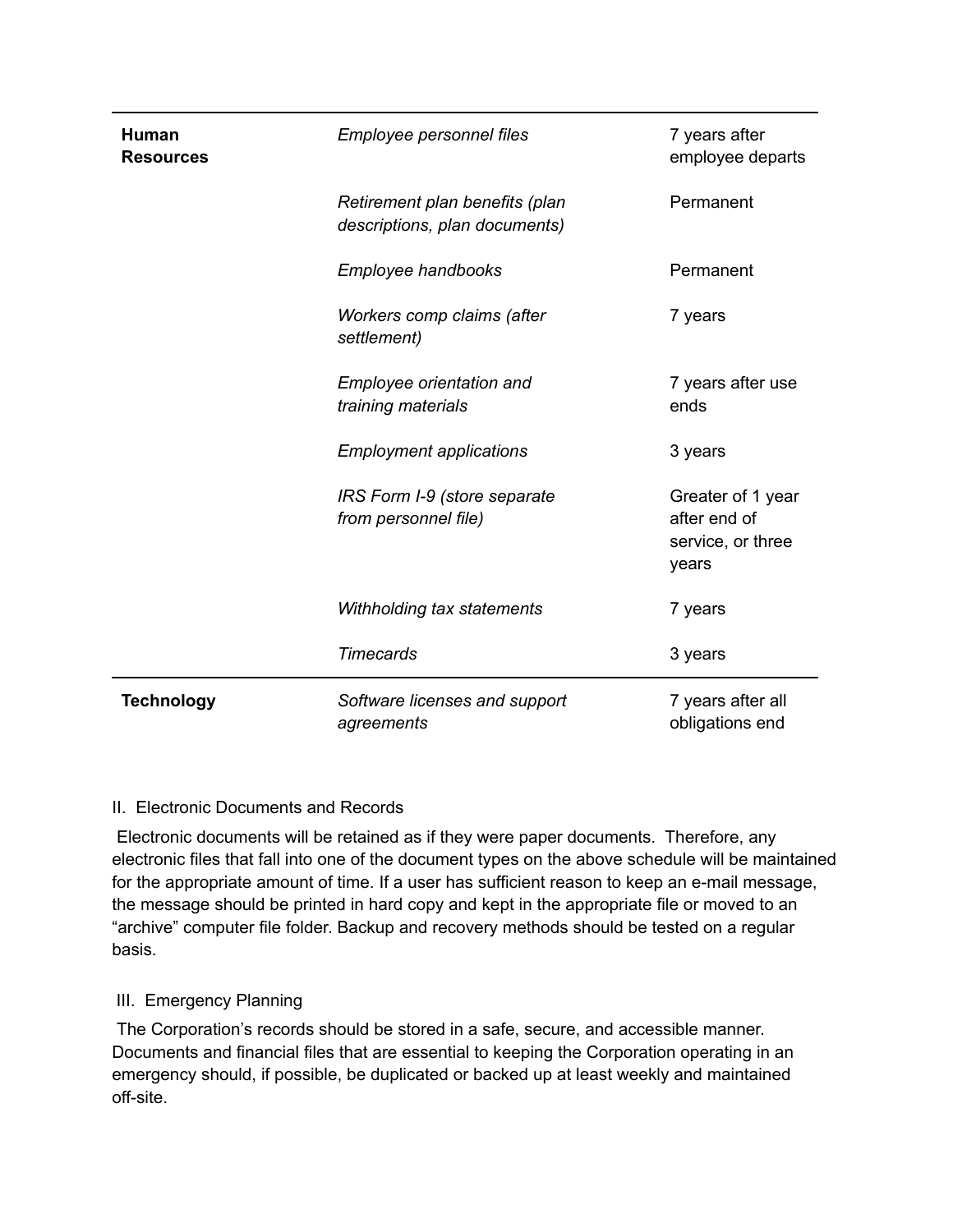### IV. Document Destruction

Documents should be eliminated at the end of the relevant retention period. Destruction of financial and personnel-related documents should be accomplished by shredding.

Document destruction with respect to relevant documents will be suspended immediately, upon any indication of an official investigation or when a lawsuit is filed or appears imminent. Destruction will be reinstated upon conclusion of the investigation or lawsuit.

# V. Compliance

The Legal and Operations teams are responsible for ensuring this policy is implemented and maintained. They will periodically review these procedures with legal counsel or the Corporation's certified public accountant to ensure that they are in compliance with new or revised regulations.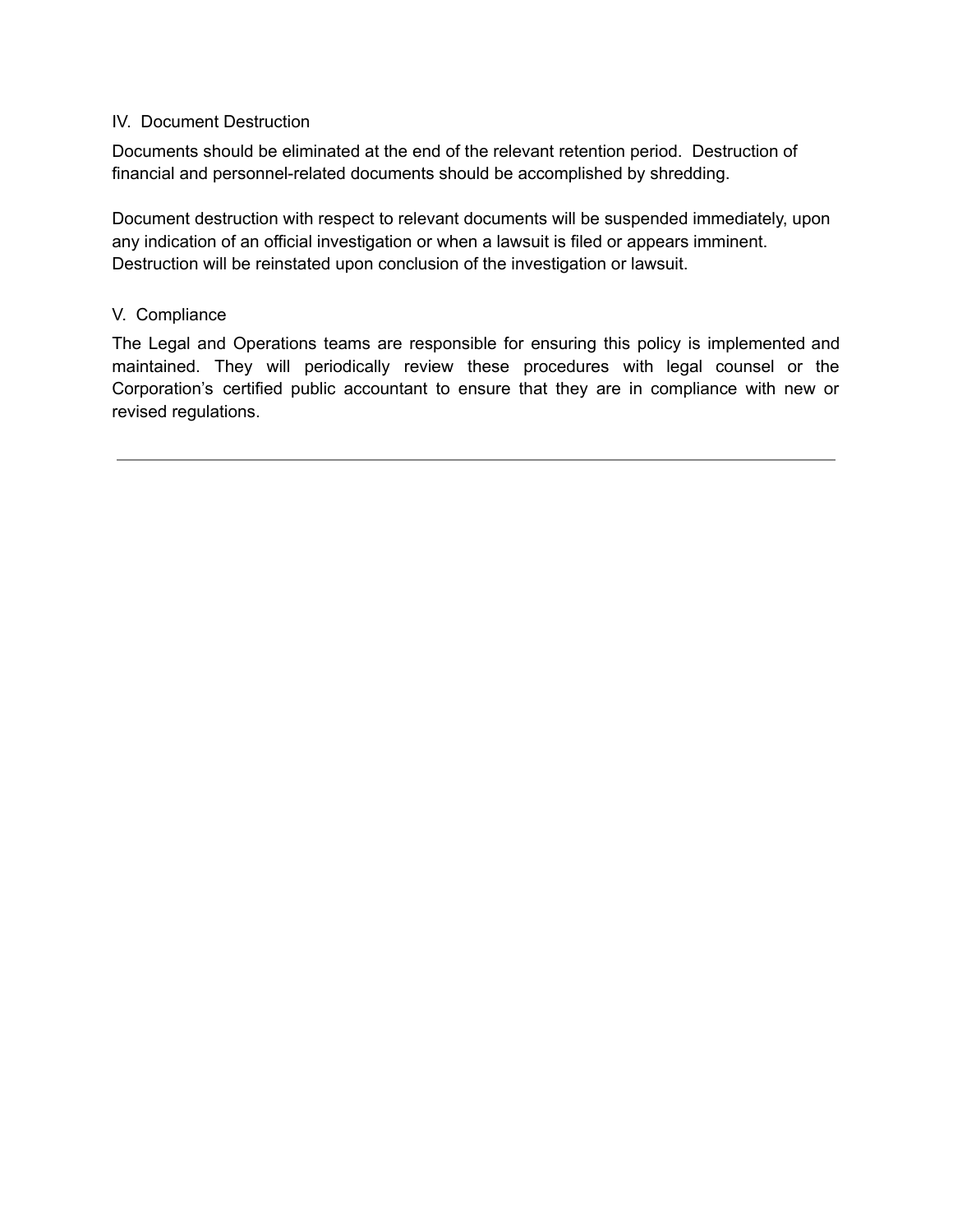# **CREATIVE COMMONS CORPORATION EXECUTIVE COMPENSATION POLICY**

#### I. Introduction

This policy codifies the procedures by which the board of directors of the Creative Commons Corporation (the "Corporation") sets the compensation of directors, top management officials, officers and key employees ("executive compensation"). These procedures are designed to comply with the "safe harbor" requirements set forth in the tax regulations on intermediate sanctions and to create a rebuttable presumption of reasonableness in compensation levels.

#### II. Policy

The Board of Directors shall oversee the setting of executive compensation and shall review, assess and approve the reasonableness of such compensation on an annual basis.

In order to be approved as reasonable, compensation must be an amount that would ordinarily be paid for comparable work by similarly situated organizations under like circumstances. In general, a similarly situated organization is one that has an annual budget of 25% more or less than the Corporation's annual budget. The particular education, experience and skill of the compensated individual may also be taken into account.

#### III. Guidelines

Compensation determinations made by the directors will be made in accordance with the following guidelines:

In setting and determining the reasonableness of executive compensation, the board shall obtain and rely upon compensation information for comparable work by similarly situated organizations under like circumstances, as defined in Section II above.

Directors involved in setting and approving executive compensation, as well as any third parties providing professional advice to the directors in connection with setting and approving executive compensation shall have no conflicts of interest as to the executive whose compensation is being reviewed. Directors shall have no conflict of interest for these purposes if they (i) will not economically benefit from the compensation arrangement, (ii) are not family members of a person who will economically benefit, (iii) have no material financial interest affected by the compensation arrangement, and (iv) are not family members of a person who has a material financial interest affected by the compensation arrangement.

Timely and accurate minutes of all final actions by the board regarding the setting and approval of executive compensation will be recorded and held with board records. Such minutes will include (1) the terms of the approved compensation arrangement and the date approved, (2) a list of the directors present during discussion, showing those who approved the arrangement,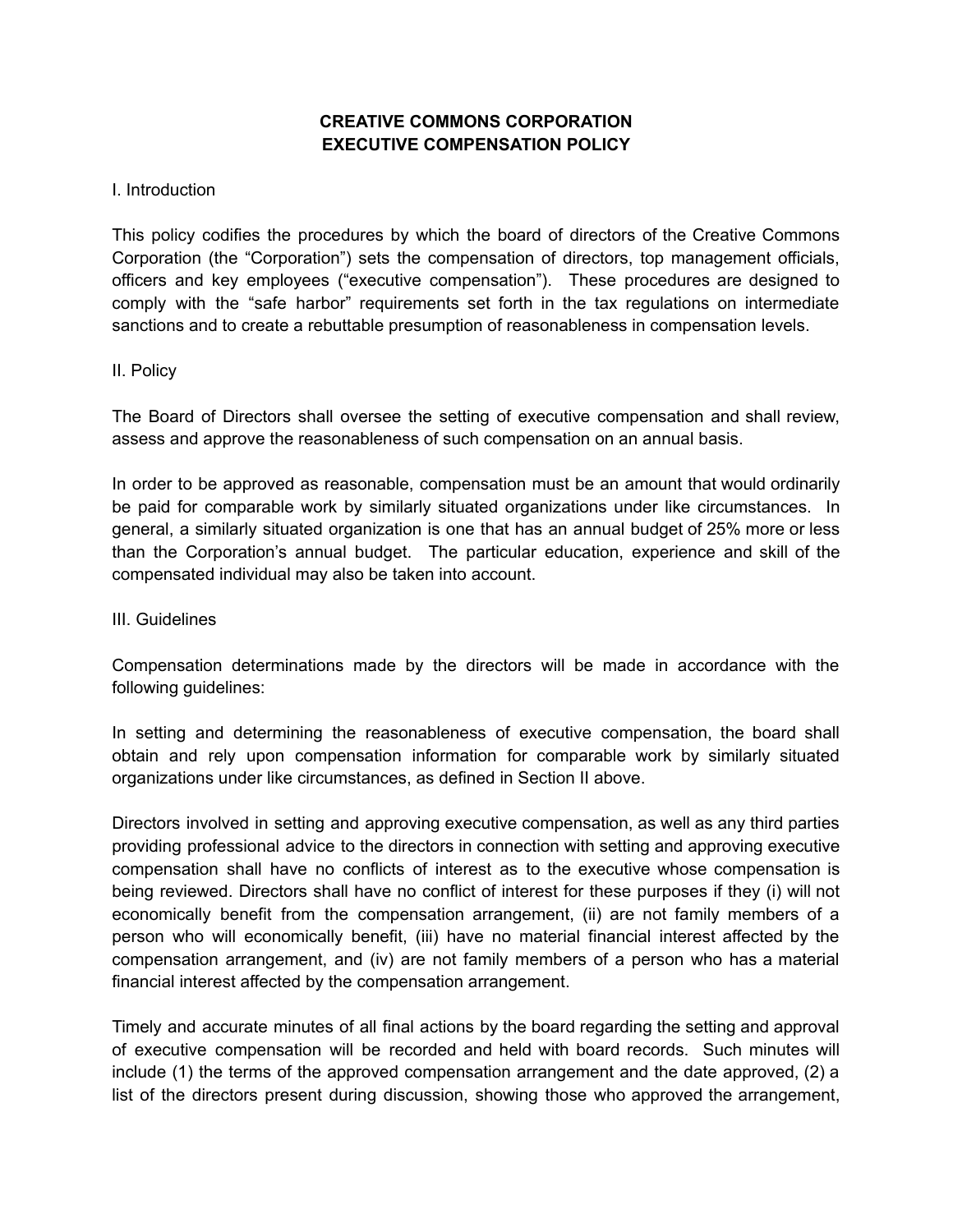those who rejected it and those who recused themselves due to conflicts of interest, (3) the comparability data relied upon and how such data was obtained, and (4) the rationale for determining that the arrangement was reasonable if it exceeded the range of the comparability data.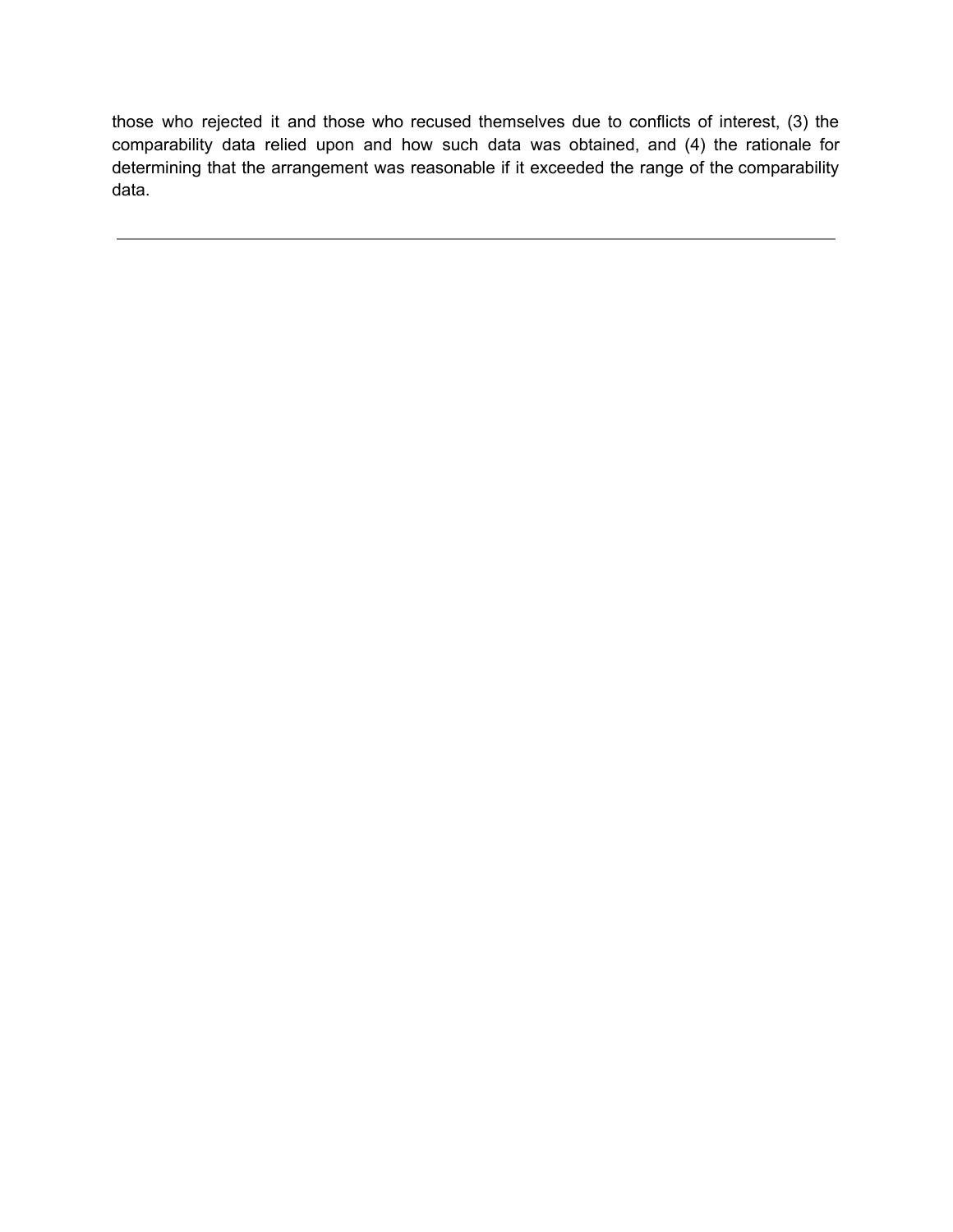# **CREATIVE COMMONS CORPORATION JOINT VENTURE POLICY**

## I. Introduction

Creative Commons Corporation (the "Corporation") may, from time to time, wish to invest in, contribute assets to, or otherwise participate in a joint venture or similar arrangement with one or more taxable entities. No such action shall be taken except in accordance with the procedures in this Joint Venture Policy. The procedures in this Joint Venture Policy need not be followed with respect to any venture entered into by the Corporation solely for the production of income or appreciation of property, and from which 95% or more of the income will be passive income under Section 512(b)(1-5) of the Internal Revenue Code.

## II. Procedures

Before entering into a joint venture or similar arrangement with one or more taxable entities, the board of directors of the Corporation will take the following steps:

1. The board will empower a director, group of directors, or an outside professional to negotiate on its behalf with other participants in the venture to ensure that all contracts entered into are arm's length or more favorable to the Corporation, and that the Corporation's tax-exempt status is protected.

2. The Corporation will only enter joint ventures or similar arrangements with one or more taxable entities that are designed to further the exempt purpose of the Corporation.

3. The Corporation will not enter any joint venture or similar arrangement with one or more taxable entities unless it retains at least 51% of the voting power or control over decisions regarding the direction and operation of the venture or arrangement.

4. The Corporation will not enter any joint venture or similar arrangement with one or more taxable entities that would result in improper political intervention or a substantial amount of lobbying by the Corporation.

5. The board will review any and all agreements or legal documents establishing and outlining the terms of the venture or arrangement for compliance with the foregoing requirements.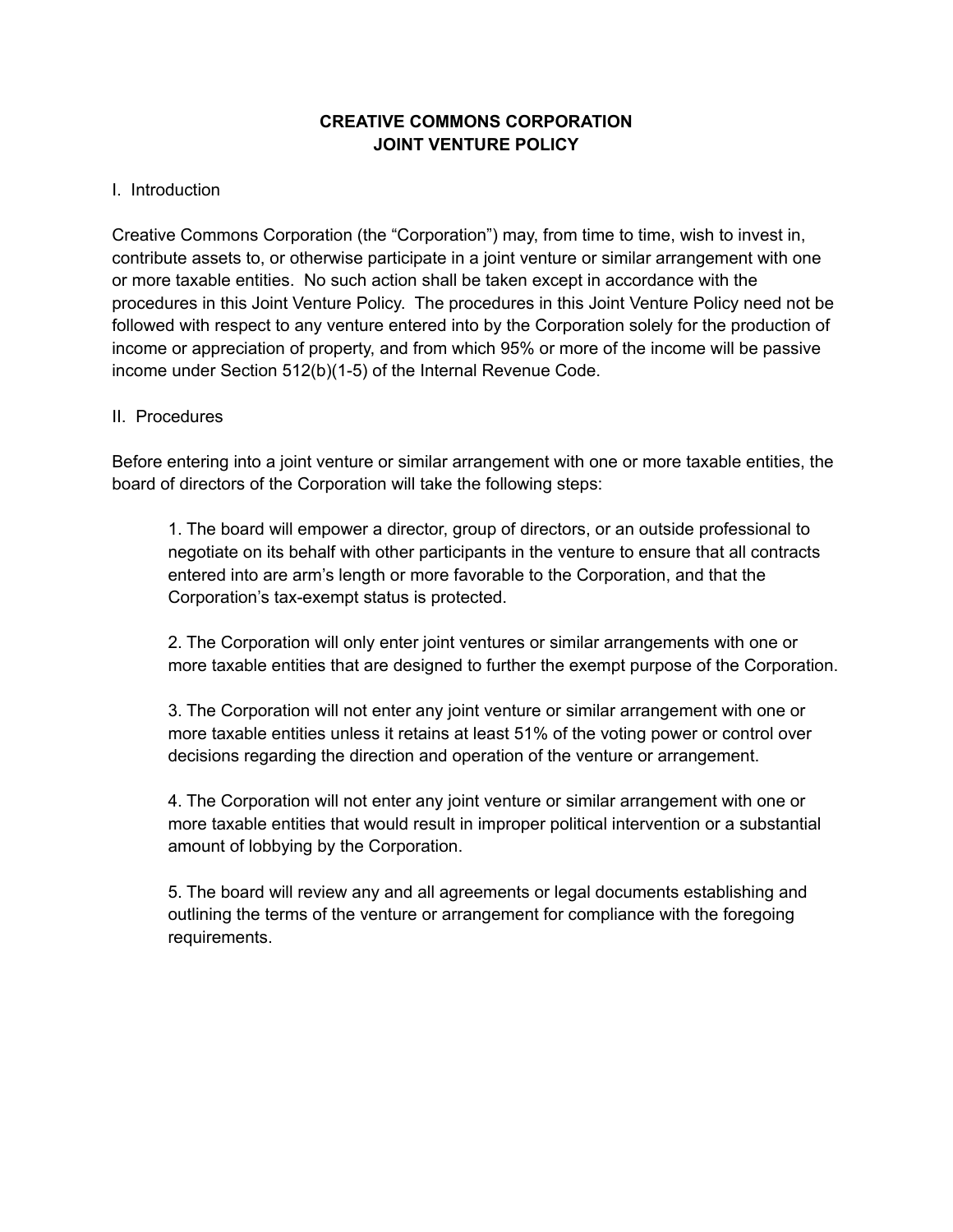## **EXHIBIT A**

# **CREATIVE COMMONS CORPORATION Director and Officer Annual Disclosure Statement of Conflict of Interest Form**

BEFORE COMPLETING THIS FORM: This form should be completed only after a careful reading of CC's Conflict of Interest Policy (reproduced in full at the end of this Form).

1. Name:  $\blacksquare$ 

Home Address: **with a set of the set of the set of the set of the set of the set of the set of the set of the set of the set of the set of the set of the set of the set of the set of the set of the set of the set of the se** 

2. Position/Title (Officer/Director/Key Employee): \_\_\_\_\_\_\_\_\_\_\_\_\_\_\_\_\_\_\_\_\_\_\_\_\_\_\_\_\_

If you are an Officer, which position do you hold: **Will are an International Control of the United States** 

3. Associations:

Business and professional activities in which you or a family member hold an owner, officer, director, partner, employee, or other beneficiary position (please attach additional pages if needed).

\_\_\_\_\_\_\_\_\_\_\_\_\_\_\_\_\_\_\_\_\_\_\_\_\_\_\_\_\_\_\_\_\_\_ \_\_\_\_\_\_\_\_\_\_\_\_\_\_\_\_\_\_\_\_\_\_\_\_\_\_\_\_\_\_\_\_\_\_

\_\_\_\_\_\_\_\_\_\_\_\_\_\_\_\_\_\_\_\_\_\_\_\_\_\_\_\_\_\_\_\_\_\_ \_\_\_\_\_\_\_\_\_\_\_\_\_\_\_\_\_\_\_\_\_\_\_\_\_\_\_\_\_\_\_\_\_\_

\_\_\_\_\_\_\_\_\_\_\_\_\_\_\_\_\_\_\_\_\_\_\_\_\_\_\_\_\_\_\_\_\_\_ \_\_\_\_\_\_\_\_\_\_\_\_\_\_\_\_\_\_\_\_\_\_\_\_\_\_\_\_\_\_\_\_\_\_

**Name of Business/Professional Organization(s) With Which You Are Associated**

**Position Held/By Whom**

4. Affirmations:

I affirm the following:

| I have received a copy of the Corporation's Conflict of Interest Policy (reproduced in full below). |  |  |
|-----------------------------------------------------------------------------------------------------|--|--|
| (initial)                                                                                           |  |  |

I have read and understand the policy and agree to comply with its terms. \_\_\_\_\_\_\_\_\_\_ (initial)